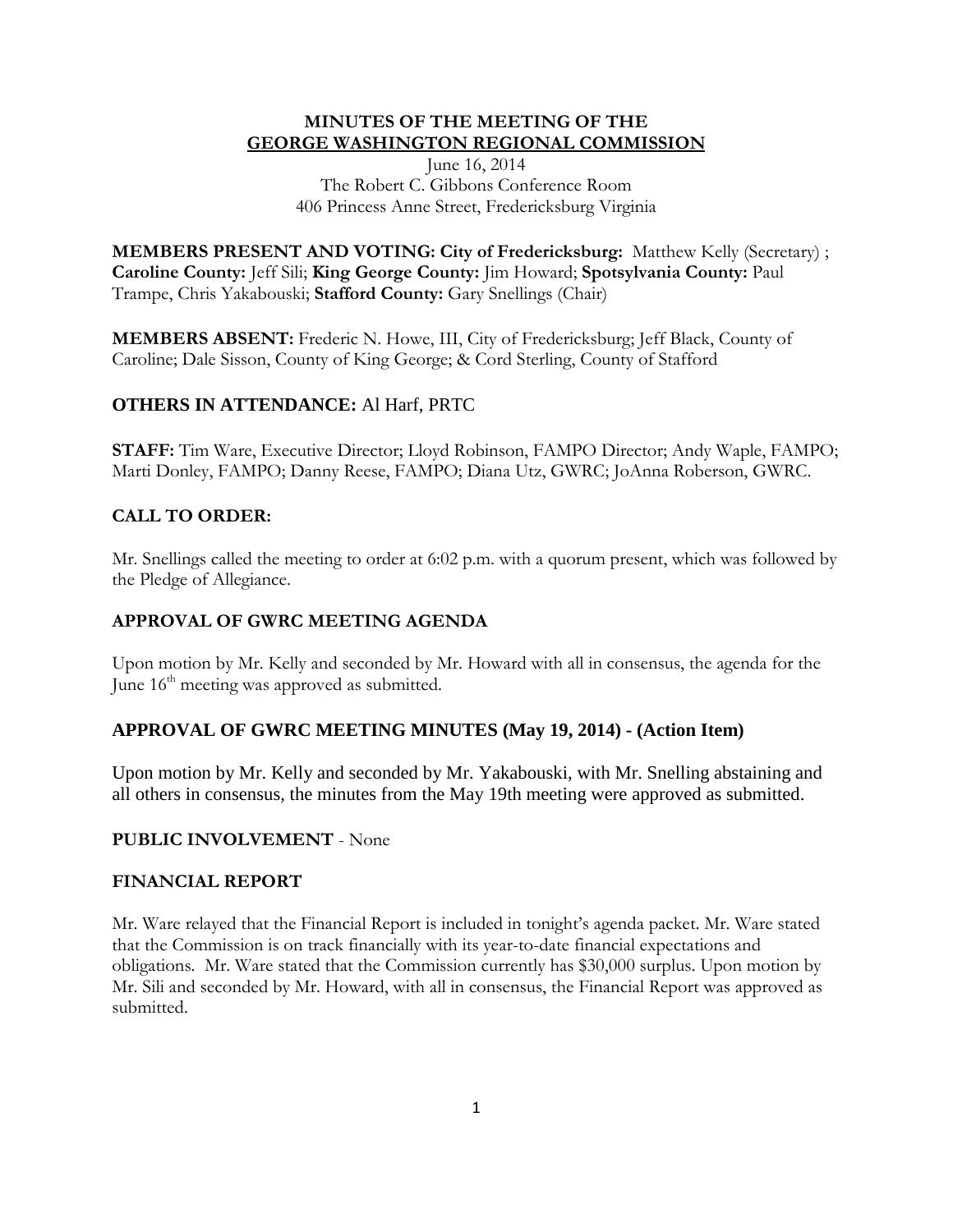#### **EXECUTIVE DIRECTOR'S REPORT**

Mr. Ware advised that included in tonight's agenda packet is a letter from the King George County Board of Supervisors referencing the Clean Water Act (CWA). Mr. Ware asked if the Commission would also like a letter to be submitted by him as well endorsing a regional effort of support for this issue.

Mr. Snellings asked if any member was opposed to this effort by Mr. Ware. There was no opposition expressed so Mr. Snellings asked that Mr. Ware pursue submitting a letter to EPA that expresses a regional perspective in regard to the Clean Water Act.

Mr. Ware relayed that included in tonight's agenda packet is a document that reviews the boundaries of Virginia's Planning Districts. Mr. Ware stated that the Department of Housing & Community Development is required to complete a planning district boundary review following a census count. Mr. Ware stated that this report has been completed as a result of the completion of the 2010 census data collection.

Mr. Ware stated that the current report indicates that no boundary changes will occur as a result of data from the 2010 census statistics. The GWRC region will not either increase or decrease and Planning District 16 will continue representing the districts it currently has.

#### **OLD BUSINESS:** None

#### **NEW BUSINESS:**

**a.) Approval of GWRC Resolution No. 14-19, Approving the Slate of Officers to Serve in Fiscal Year 2015** – Mr. Tim Ware

The slate of officers for FY2015 was included within tonight's agenda packet. Upon motion by Mr. Howard and seconded by Mr. Sili, with all in consensus, the slate of officers was approved as submitted.

**b.) Approval of GWRC Resolution No. 14-20, Approving the Fiscal Year 2015 George Washington Regional Commission Budget** – Mr. Tim Ware

Mr. Ware advised that the draft budget was presented for Commission members review at the May meeting and there have been no changes or amendments made. Upon motion by Mr. Kelly and seconded by Mr. Howard, with all in consensus, the FY2015 George Washington Regional Commission's budget was approved as submitted.

# **c.) Approval of GWRC Resolution No. 14-21, Approving the Selection of Dunham, Aukamp & Rhodes to Audit the George Washington Regional Commission for Fiscal Years 2014 Through 2018 Under an On-Call Contract – Mr. Tim Ware**

Mr. Ware advised that Resolution No.14-21 is a request to approve the selection of Dunham, Aukamp & Rhodes to serve as an on-call auditor for the George Washington Regional